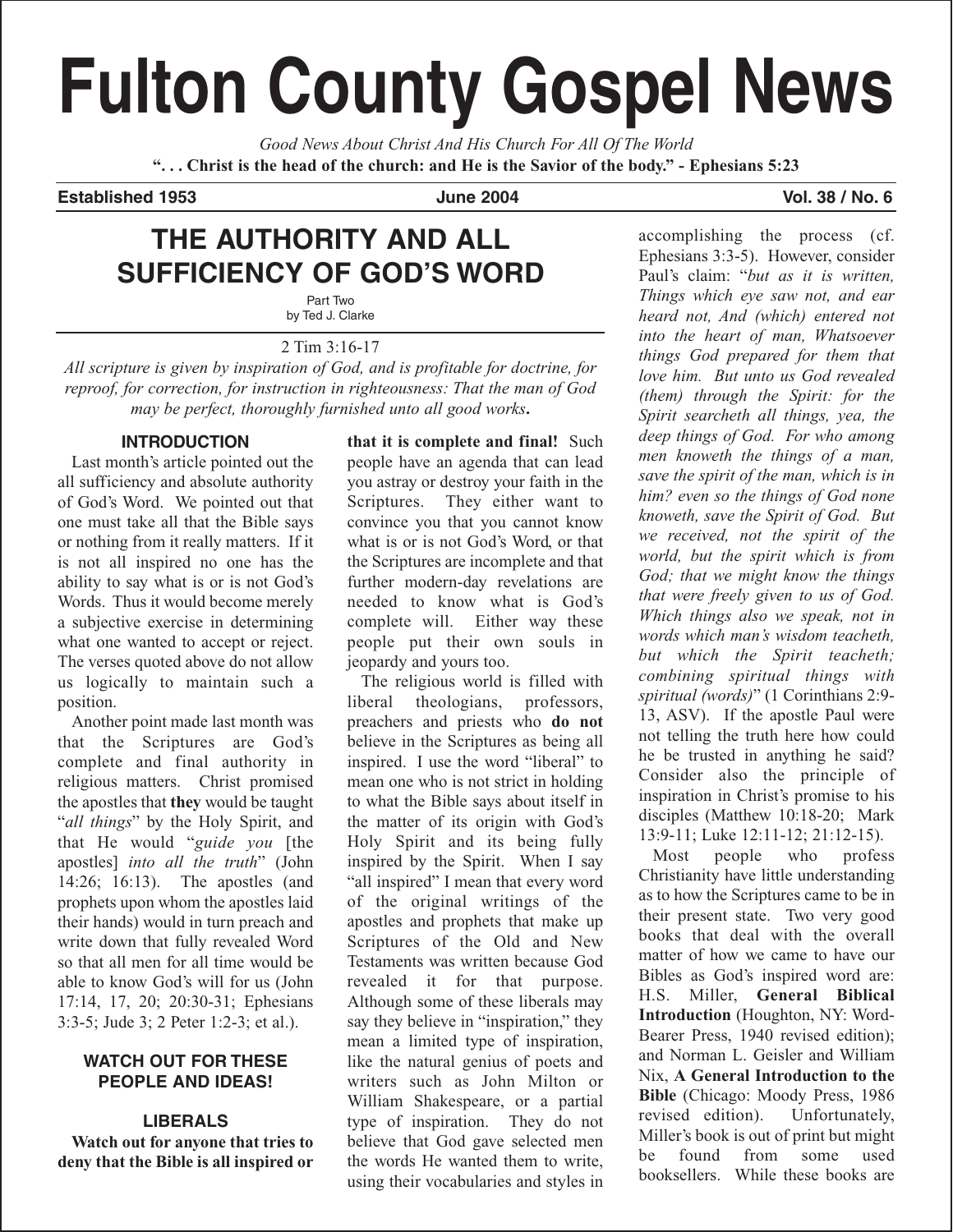#### **FULTON COUNTY GOSPEL NEWS** USPS Publication #211780

. . . is a Periodical publication issued monthly by the Church of Christ at Third and Bethel (P.O. Box 251), Mammoth Spring, AR 72554-0251. **POSTMASTER: Please mail all changes of address to the above address.**

**FCGN** is mailed free of charge to any who care to receive it. We will be happy to add any names to the regular mailing list. If you send in a name we must have a complete address, including number and street name, or R.R. or HCR number, plus box number, or a P.O. Box number and the **NINE DIGIT ZIP CODE**. This paper is supported by voluntary contributions for which we are grateful. Financial information will be furnished upon request. **Mail all address corrections or manuscripts to:**

#### **FULTON COUNTY GOSPEL NEWS** P.O. Box 251 Mammoth Spring, AR 72554

| E-Mail $\ldots \ldots \ldots \ldots$ cocfcgn@centurytel.net |
|-------------------------------------------------------------|

#### *continued from page 1*

quite good this is not a blanket endorsement of everything in them. They do give a good presentation as to why we can say we believe with confidence in the fully inspired words of the Bible as having come from God. These volumes are also good in exposing the errors of claiming lesser forms of inspiration for The Book.

There are also some very good books written by brethren in the Lord's church that deal with these topics in a somewhat briefer manner, but in a way that is, perhaps, more easily understood than the two volumes just mentioned. Brother Jerry Moffitt directed the First Annual Gulf Coast Lectures and edited the book, **Biblical Inerrancy: "The Scripture Cannot Be Broken"** (Portland, TX: Portland Church of Christ, 1993); Keith Mosher, Sr. has written two volumes entitled, **The Book God "Breathed,"** volume one dealing with the "Verbal, Plenary [full] Inspiration of the Bible," and volume two treating the "Canonicity of the Bible," discussing which books

belong in the Bible. There are no title pages in brother Mosher's books giving publication information, but you can contact him at 4688 Desoto Rd., Walls, MS 38680 to order copies. Having a good understanding of how our Bible has come to us from God will increase your faith and help you to properly instruct others who may be tempted to disbelieve because liberals in religion have influenced them.

#### **DENOMINATIONS CLAIMING LATTER-DAY REVELATIONS**

The major reason for claiming latter-day revelations from God is because those who make such claims want to bind something up mankind that is **not revealed in Scripture**. Much of what Roman Catholicism teaches cannot be found in the Bible. So it is with Jehovah's Witnesses, Seventh-Day Adventists, Mormons, Christian Scientists, and a whole host of lesser known denominations (many of them Pentecostal) whose leaders claim that God spoke to them in some manner, giving them additional revelation after the Bible was completed in the first century AD.

Jehovah's Witnesses would not be what they are without the supposedly inspired writings of Charles T. Russell; nor would the Seventh-Day Adventists believe as they do without the claimed inspired offerings of Ellen G. White; the Mormons are what they are because of the pretensions of inspiration by Joseph Smith's many volumes; and so with the supposedly inspired claim of Mary Baker Eddy of Christian Science to have the "key to the Scriptures." The oft repeated claims of most televangelists that, "God spoke to me...the Lord revealed this to me...God told me...etc. etc.," are likewise boasts of having direct connections with God that give these people direct information that you and I could not have without them. These people have super-egos that

are constantly fed by repeated and exaggerated claims that they are receiving constant additional teaching and information directly from God's Spirit. If the declarations of any of these people were true, they should be able to prove their claims by working miracles of all kinds, as the apostles and prophets who wrote the New Testament were able to do (cf. Mark 16:15-20; Acts 14:1-3). "*For if the word spoken through angels proved stedfast, and every transgression and disobedience received a just recompense of reward; how shall we escape, if we neglect so great a salvation? which having at the first been spoken through the Lord, was confirmed unto us by them that heard; God also bearing witness with them, both by signs and wonders, and by manifold powers, and by gifts of the Holy Spirit, according to his own will*" (Hebrews 2:2-4). Besides an inability to perform miracles to confirm their supposed revelations from God as genuine, the New Testament closed the door on any additional revelations from God. First, Jesus promised that the apostles would be guided into "**all truth**"; something that had to happen in their lifetimes and ministry on earth (John 14:26; 16:13). Second, around AD 68 the apostle Paul told Timothy that the inspired Scriptures were sufficient to equip him and all other Christians for every good work (2 Timothy 3:16-17). No latter-day revelations would be needed! Third, Jude, written about the same time, said that Christians should "*contend earnestly for the faith which was once for all delivered unto the saints*" (Jude 3). Fourth, the NT book of Revelation warns about adding to or taking away from the word God has revealed (Revelation 22:18-19). This is a consistent teaching in Scripture (Deuteronomy 4:2; Proverbs 30:5-6).

Denominational creed books, though those who accept them would deny it, also given an impression of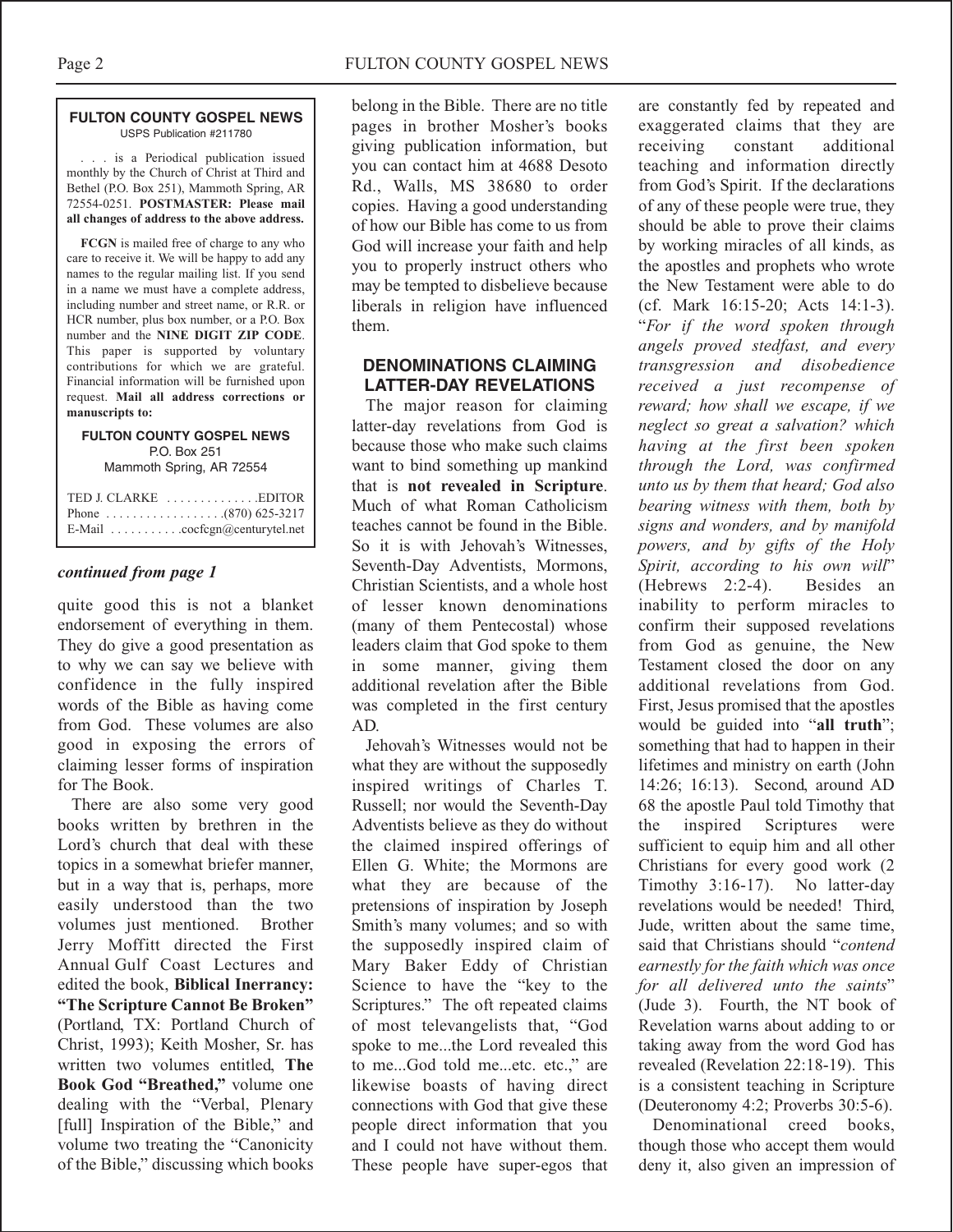needing more revelation than the<br>Bible gives. While the particular While the particular denominational points in the creed books are given Scriptures that purportedly prove them to be true, oftentimes a doctrinal stance is taken because a particular group of officials (such as a board, council, etc.) in that denomination said it should be that way. If a creed book says more or less than the Scriptures it sets itself above the Scriptures; if it says the same thing as the Bible then it is unnecessary.

#### **CONCLUSION**

Books about the Bible can be very helpful in discovering the meaning of certain things in the Bible. For example, history books dealing with

manners and customs of the times in which the Bible was written can be helpful in understanding why things were done as they were or what a particular practice might mean. The parables of the Sower or the Ten Virgins are examples of this. Word study books such as Greek--English Lexicons can provide essential information as to the meaning of some words that are not properly translated from the Greek into English or some other language. For example, the Greek word *baptizo* literally means to immerse, to dip, and to submerge. However, most translations do not correctly translate the word. They cloud the real meaning by making the Greek word *baptizo* into an English word,

"baptize." Good Bible commentaries bring out such helpful matters in their attempts to give the true and original meaning of a Bible passage. So books about the Bible can be valuable resources.

However, when a book denies that the Bible is the fully inspired Word of God or attempts to cast doubt on the completeness and final authority of God's Word--watch out! It is "*the holy scriptures, which are able to make thee wise unto salvation through faith which is in Christ Jesus*" (2 Timothy 3:15). The Holy Scriptures will never lead you astray! But people will try to lead you astray by leading you **away from** what the Bible says. **Know your Bible, believe it, obey it, and hold it fast!**

# **BIBLE INSTITUTE OF MISSOURI Looking For A Few Good Men!**

In the April issue of **FCGN** we mentioned the **Bible Institute of Missouri (BIM)** and the fact that I am leaving the work in Mammoth Spring, AR to become a full time instructor at the school. **BIM** is a work overseen by the elders of the Kansas Expressway church of Christ in Springfield, MO, and is directed by brother Jerry Sullins. Brother Sullins asked me if I might spread the news through **FCGN** that the school is interested in speaking with any men who have entertained the idea of entering the work of preaching the gospel. If you have even the slightest interest we would like to talk to you about the possibility of attending **BIM** to receive your training.

**BIM** is located in Springfield, MO in the foothills of the Ozarks. Springfield (population over 150,000) has been rated among the top five cities in the nation as a great place to raise a family. Blessed with

a healthy job market, great schools and excellent health care facilities, Springfield offers an overall moral atmosphere not found in many larger cities. Also, studies show that the cost of living in Springfield is about ten percent less than the national average.

**BIM** offers a two-year program of college level instruction (2400 clock hours, equivalent to 133 semester hours required for a Bachelor's degree). This training is tuition free. Students need only raise the funds required for their personal living expenses. Because of the intense study schedule, six hours a day in class and an additional four to six hours of study and preparation each day outside the classroom, it is not possible for students to work a secular job and keep up their schoolwork. Instruction includes 34 courses covering every book in the Bible, plus related courses in

Christian evidences, defending the truth against denominational doctrines, local and foreign evangelism, the preacher and his work and other important topics. These courses are modeled after the curriculums found in other successful and faithful schools of preaching.

**BIM** began its classes in August of 2003 in a new 4000 square foot facility, which is fully expandable to match its growth. In addition to student classrooms there are faculty offices, a break-room and a library and computer room for research. There are nine objectives listed in the catalog that we will strive to maintain: (1) To honor God's Word as the verbally inspired Word of God, perfect and complete, without error or contradiction; (2) To uphold the need for accepting the Word of God as final authority in all matters of faith and practice; (3) To provide a well-rounded program of Bible